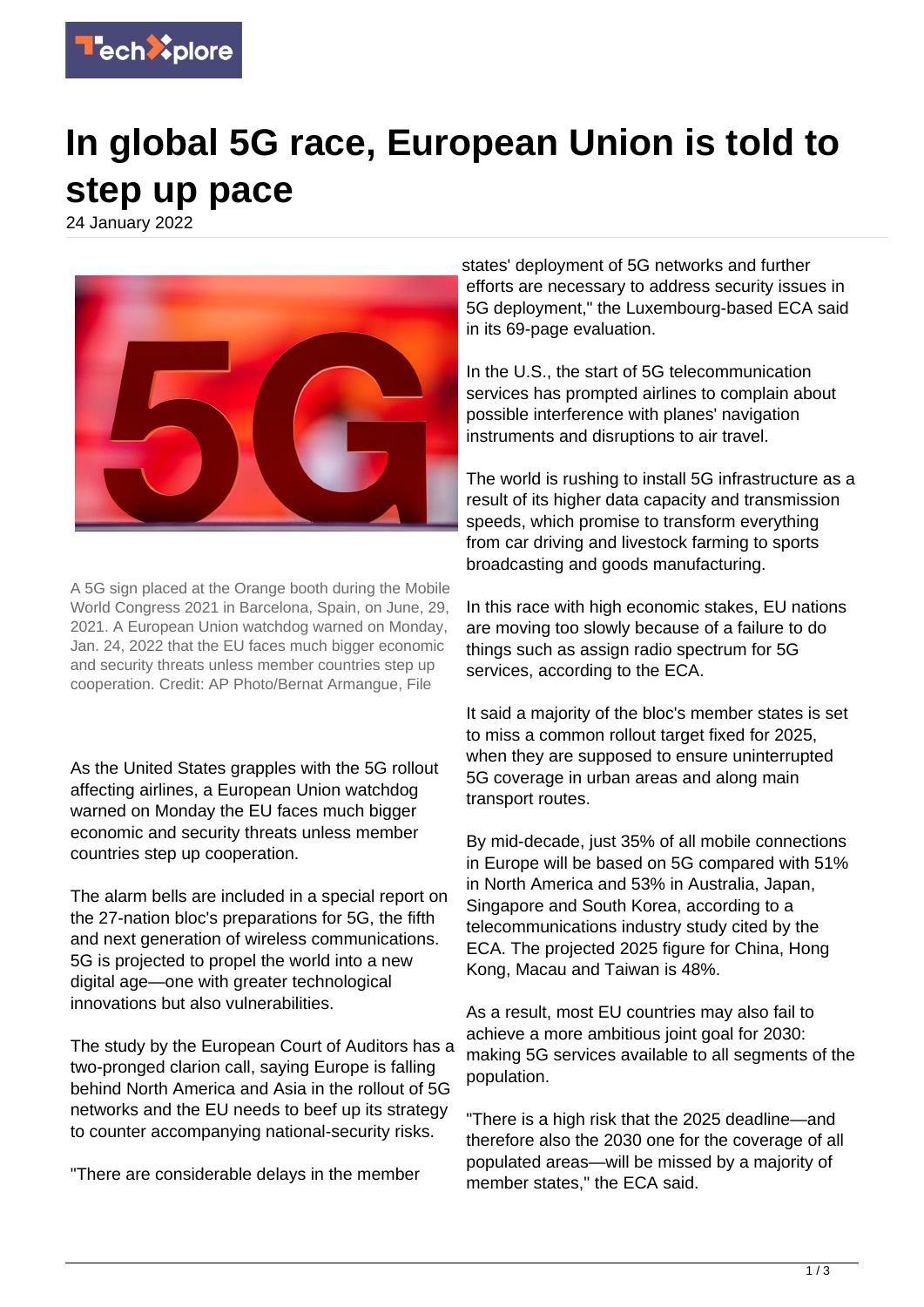

The lost economic benefits for the EU could be large. 5G is expected to trigger exponential increases in the consumption of data in a bloc, where services account for about 70% of gross domestic product.

Citing a separate, tech-industry study, the ECA indicated that 5G could add as much as 1 trillion euros (\$1.1 trillion) to the European economy and create or transform 2 million jobs between 2021 and 2025.

But such economic rewards require a lot more spending on 5G, whose deployment across the EU until 2025 could cost almost 400 billion euros (\$452 billion), according to the ECA. These funds need to come primarily from mobile network operators, it said.

Differences among EU countries over 5G security partly explain the delays in the rollout of the infrastructure, the ECA said. It highlighted memberstate divergences in the treatment of Chinese 5G vendors such as Huawei, which face U.S. allegations of serving the geopolitical ambitions of China's Communist Party.

While the U.S. government has taken a hard line against Chinese suppliers' involvement in American 5G networks, the European Commission—the EU's executive arm—has tread more carefully. A key constraint for the European Commission is that national-security decisions remain in member countries' hands.

Although the EU has come up with a "toolbox" to align national approaches to classifying high-risk 5G vendors, ambiguities exist and the whole initiative needs more bloc-wide regulatory teeth, according to the ECA.

"There remains a risk that the toolbox in itself cannot guarantee that member states address security aspects in a concerted manner," the organization said.

The European Commission sought to offer assurances on 5G security after the ECA published its report, saying in a statement that it's "very attentive to reinforcing the security of 5G networks"

and that, based on the toolbox, "most member states have managed to protect the most sensitive parts of the networks from high-risk suppliers."

This story has been corrected to show that the currency conversion in the 14th paragraph is \$452 billion, not \$352 billion.

 $\overline{\phantom{a}}$ 

© 2022 The Associated Press. All rights reserved. This material may not be published, broadcast, rewritten or redistributed without permission.